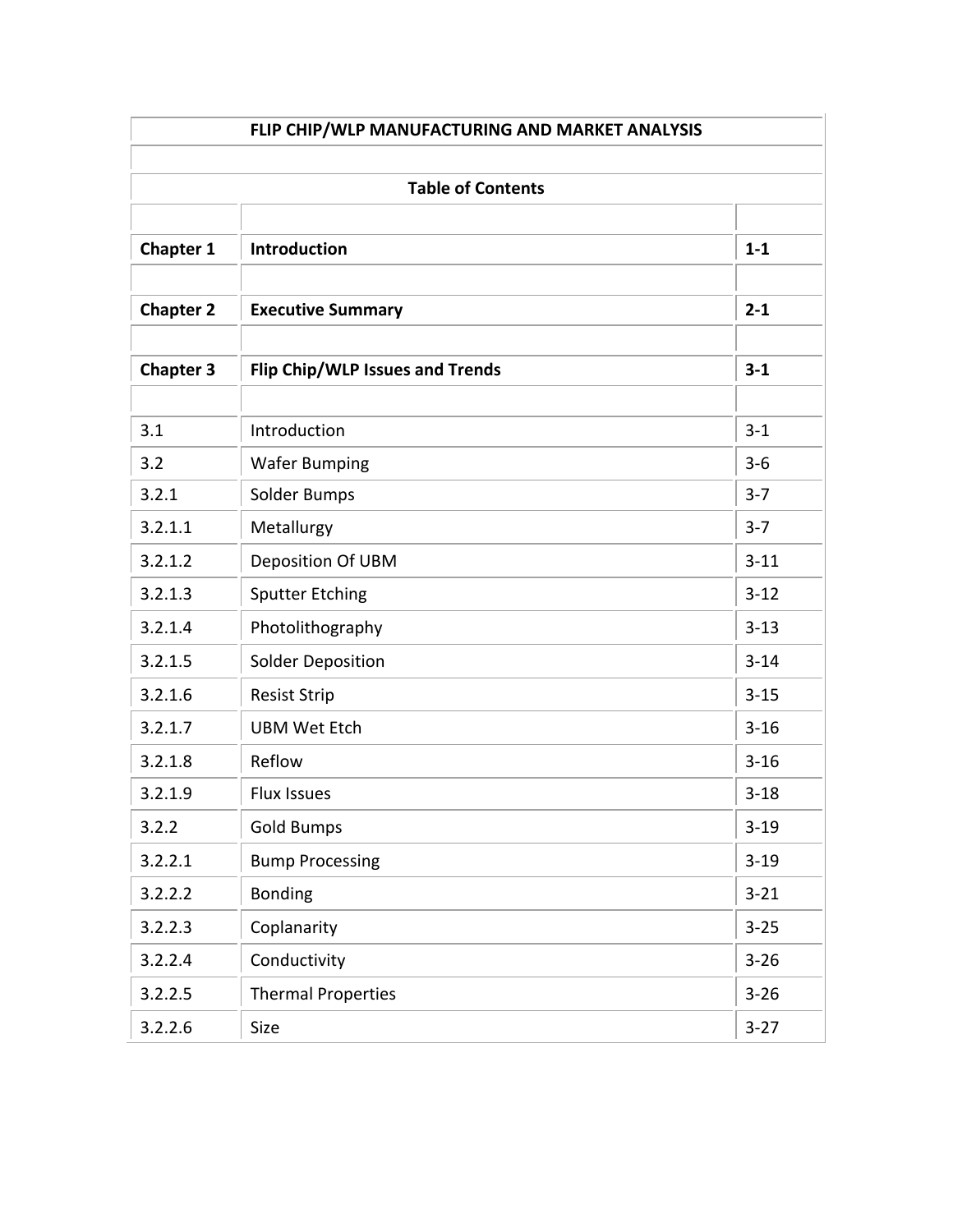| 3.2.2.7          | Reliability                                  | $3 - 27$ |
|------------------|----------------------------------------------|----------|
| 3.2.2.8          | Cost Issues                                  | $3 - 28$ |
| 3.2.3            | <b>Copper Pillar Bumps</b>                   | $3 - 31$ |
| 3.2.4            | <b>Copper Stud Bumping</b>                   | $3 - 35$ |
| 3.2.5            | C <sub>4</sub> NP                            | $3 - 40$ |
| 3.3              | <b>Wafer Level Packaging</b>                 | $3 - 46$ |
| 3.4              | <b>Pad Redistribution</b>                    | $3 - 57$ |
| 3.5              | <b>Wafer Bumping Costs</b>                   | $3 - 61$ |
| 3.5.1            | Wafer Redistribution And Wafer Bumping Costs | $3 - 62$ |
| 3.5.2            | <b>WLCSP Hidden Costs</b>                    | $3 - 63$ |
| 3.5.3            | <b>WLCSP Cost Per Good Die</b>               | $3 - 64$ |
| 3.5.4            | <b>Wafer-Level Underfill Costs</b>           | $3 - 65$ |
| 3.6              | Panel Level Packaging                        | $3 - 70$ |
|                  |                                              |          |
|                  |                                              |          |
| <b>Chapter 4</b> | <b>Lithography Issues And Trends</b>         | $4 - 1$  |
|                  |                                              |          |
| 4.1              | <b>Issues</b>                                | $4 - 1$  |
| 4.1.1            | <b>Technical Performance</b>                 | $4 - 2$  |
| 4.1.2            | Capital Investment                           | $4 - 2$  |
| 4.1.3            | <b>Cost Of Consumables</b>                   | $4 - 2$  |
| 4.1.4            | Throughput                                   | $4 - 2$  |
| 4.1.5            | Ease Of Use                                  | $4 - 3$  |
| 4.1.6            | Flexibility                                  | $4 - 3$  |
| 4.1.7            | <b>Equipment Support</b>                     | $4 - 3$  |
| 4.1.8            | Resolution                                   | $4 - 3$  |
| 4.1.9            | <b>Solder Bumping Capabilities</b>           | $4 - 4$  |
| 4.1.10           | <b>Gold Bumping Capabilities</b>             | $4 - 5$  |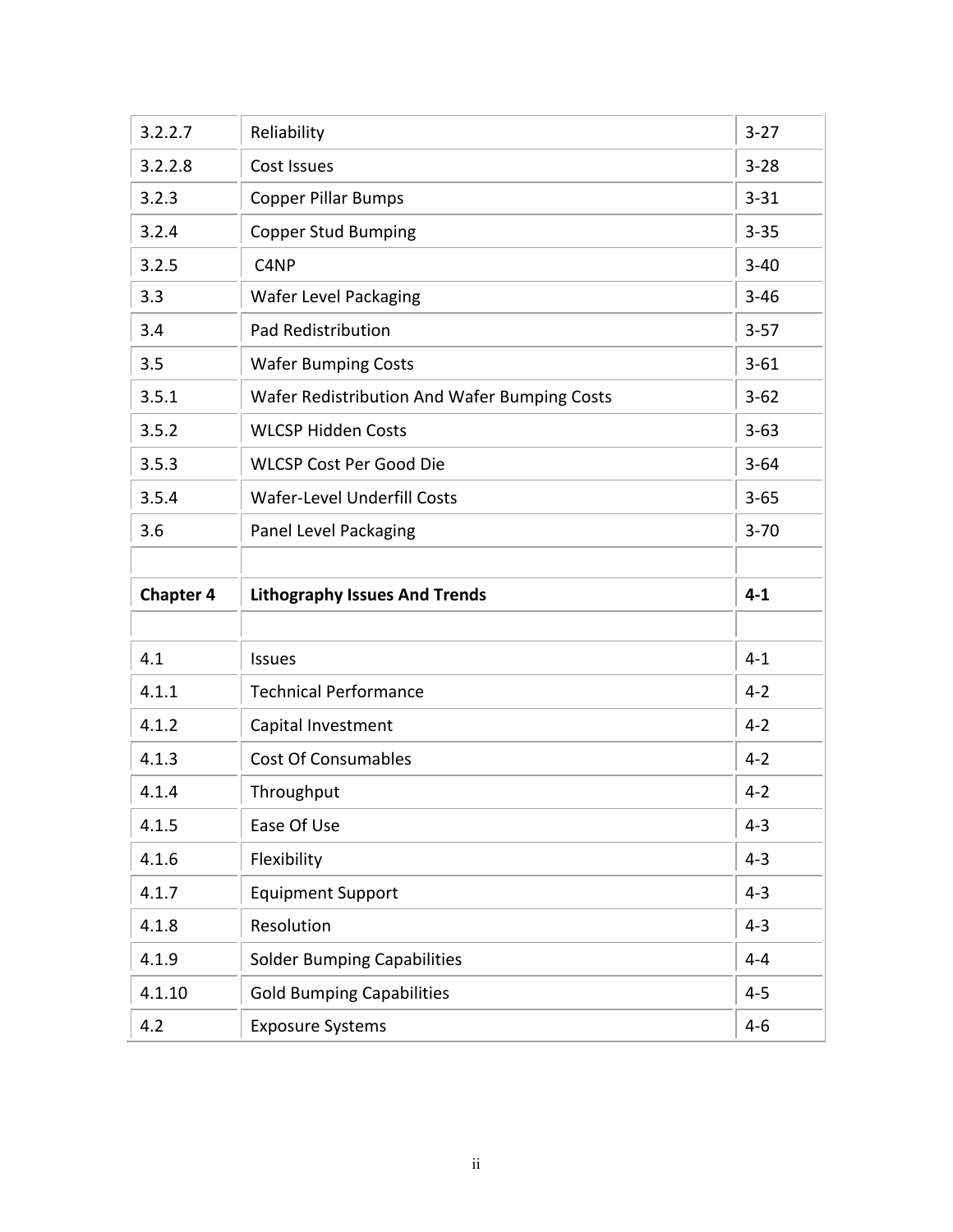| 4.2.1<br>Introduction<br>$4 - 6$<br>4.2.1.1<br>4.6<br><b>Reduction Steppers</b><br>$4 - 8$<br>4.2.1.2<br><b>Full-Field Projection</b><br>4.2.1.3<br><b>Mask Aligners</b><br>$4 - 13$<br>4.2.1.4<br>$4 - 13$<br>1X Steppers<br>$4 - 14$<br>4.2.1.5<br>2X Steppers<br>4.3<br><b>Competitive Technologies</b><br>$4 - 16$<br>4.3.1<br><b>Inkjet Printing</b><br>$4 - 16$<br>4.3.2<br>$4 - 18$<br><b>Stencil/Screen Printing</b><br>4.3.3<br>$4 - 22$<br><b>Electroless Metal Deposition</b><br>$5-1$<br><b>Chapter 5</b><br><b>UBM Etch Issues And Trends</b><br>$5 - 1$<br>5.1<br>Introduction<br>$5 - 2$<br>5.2<br><b>Technology Issues And Trends</b><br><b>Process Flow</b><br>$5 - 2$<br>5.2.1<br>$5-4$<br>5.2.2<br><b>Etch Process</b><br>$5 - 8$<br>5.2.3<br><b>Etch Chemistry</b><br>5.3<br><b>Batch Versus Single-Wafer Etching</b><br>$5 - 16$<br><b>Metallization Issues and Trends</b><br><b>Chapter 6</b><br>$6-1$<br>6.1<br>Introduction<br>$6 - 1$<br>$6 - 3$<br>6.2<br><b>Sputtering Metallization</b><br>6.2.1<br>$6 - 3$<br><b>Gold Bump</b><br>6.2.2<br>$6-4$<br><b>Solder Bumping</b><br>T I / Cu and TiW / Cu<br>$6-5$<br>6.2.2.1<br>Al / NiV / Cu<br>6.2.2.2<br>$6-5$ |  |  |
|------------------------------------------------------------------------------------------------------------------------------------------------------------------------------------------------------------------------------------------------------------------------------------------------------------------------------------------------------------------------------------------------------------------------------------------------------------------------------------------------------------------------------------------------------------------------------------------------------------------------------------------------------------------------------------------------------------------------------------------------------------------------------------------------------------------------------------------------------------------------------------------------------------------------------------------------------------------------------------------------------------------------------------------------------------------------------------------------------------------------------------------------------------------------------------------|--|--|
|                                                                                                                                                                                                                                                                                                                                                                                                                                                                                                                                                                                                                                                                                                                                                                                                                                                                                                                                                                                                                                                                                                                                                                                          |  |  |
|                                                                                                                                                                                                                                                                                                                                                                                                                                                                                                                                                                                                                                                                                                                                                                                                                                                                                                                                                                                                                                                                                                                                                                                          |  |  |
|                                                                                                                                                                                                                                                                                                                                                                                                                                                                                                                                                                                                                                                                                                                                                                                                                                                                                                                                                                                                                                                                                                                                                                                          |  |  |
|                                                                                                                                                                                                                                                                                                                                                                                                                                                                                                                                                                                                                                                                                                                                                                                                                                                                                                                                                                                                                                                                                                                                                                                          |  |  |
|                                                                                                                                                                                                                                                                                                                                                                                                                                                                                                                                                                                                                                                                                                                                                                                                                                                                                                                                                                                                                                                                                                                                                                                          |  |  |
|                                                                                                                                                                                                                                                                                                                                                                                                                                                                                                                                                                                                                                                                                                                                                                                                                                                                                                                                                                                                                                                                                                                                                                                          |  |  |
|                                                                                                                                                                                                                                                                                                                                                                                                                                                                                                                                                                                                                                                                                                                                                                                                                                                                                                                                                                                                                                                                                                                                                                                          |  |  |
|                                                                                                                                                                                                                                                                                                                                                                                                                                                                                                                                                                                                                                                                                                                                                                                                                                                                                                                                                                                                                                                                                                                                                                                          |  |  |
|                                                                                                                                                                                                                                                                                                                                                                                                                                                                                                                                                                                                                                                                                                                                                                                                                                                                                                                                                                                                                                                                                                                                                                                          |  |  |
|                                                                                                                                                                                                                                                                                                                                                                                                                                                                                                                                                                                                                                                                                                                                                                                                                                                                                                                                                                                                                                                                                                                                                                                          |  |  |
|                                                                                                                                                                                                                                                                                                                                                                                                                                                                                                                                                                                                                                                                                                                                                                                                                                                                                                                                                                                                                                                                                                                                                                                          |  |  |
|                                                                                                                                                                                                                                                                                                                                                                                                                                                                                                                                                                                                                                                                                                                                                                                                                                                                                                                                                                                                                                                                                                                                                                                          |  |  |
|                                                                                                                                                                                                                                                                                                                                                                                                                                                                                                                                                                                                                                                                                                                                                                                                                                                                                                                                                                                                                                                                                                                                                                                          |  |  |
|                                                                                                                                                                                                                                                                                                                                                                                                                                                                                                                                                                                                                                                                                                                                                                                                                                                                                                                                                                                                                                                                                                                                                                                          |  |  |
|                                                                                                                                                                                                                                                                                                                                                                                                                                                                                                                                                                                                                                                                                                                                                                                                                                                                                                                                                                                                                                                                                                                                                                                          |  |  |
|                                                                                                                                                                                                                                                                                                                                                                                                                                                                                                                                                                                                                                                                                                                                                                                                                                                                                                                                                                                                                                                                                                                                                                                          |  |  |
|                                                                                                                                                                                                                                                                                                                                                                                                                                                                                                                                                                                                                                                                                                                                                                                                                                                                                                                                                                                                                                                                                                                                                                                          |  |  |
|                                                                                                                                                                                                                                                                                                                                                                                                                                                                                                                                                                                                                                                                                                                                                                                                                                                                                                                                                                                                                                                                                                                                                                                          |  |  |
|                                                                                                                                                                                                                                                                                                                                                                                                                                                                                                                                                                                                                                                                                                                                                                                                                                                                                                                                                                                                                                                                                                                                                                                          |  |  |
|                                                                                                                                                                                                                                                                                                                                                                                                                                                                                                                                                                                                                                                                                                                                                                                                                                                                                                                                                                                                                                                                                                                                                                                          |  |  |
|                                                                                                                                                                                                                                                                                                                                                                                                                                                                                                                                                                                                                                                                                                                                                                                                                                                                                                                                                                                                                                                                                                                                                                                          |  |  |
|                                                                                                                                                                                                                                                                                                                                                                                                                                                                                                                                                                                                                                                                                                                                                                                                                                                                                                                                                                                                                                                                                                                                                                                          |  |  |
|                                                                                                                                                                                                                                                                                                                                                                                                                                                                                                                                                                                                                                                                                                                                                                                                                                                                                                                                                                                                                                                                                                                                                                                          |  |  |
|                                                                                                                                                                                                                                                                                                                                                                                                                                                                                                                                                                                                                                                                                                                                                                                                                                                                                                                                                                                                                                                                                                                                                                                          |  |  |
|                                                                                                                                                                                                                                                                                                                                                                                                                                                                                                                                                                                                                                                                                                                                                                                                                                                                                                                                                                                                                                                                                                                                                                                          |  |  |
|                                                                                                                                                                                                                                                                                                                                                                                                                                                                                                                                                                                                                                                                                                                                                                                                                                                                                                                                                                                                                                                                                                                                                                                          |  |  |
|                                                                                                                                                                                                                                                                                                                                                                                                                                                                                                                                                                                                                                                                                                                                                                                                                                                                                                                                                                                                                                                                                                                                                                                          |  |  |
|                                                                                                                                                                                                                                                                                                                                                                                                                                                                                                                                                                                                                                                                                                                                                                                                                                                                                                                                                                                                                                                                                                                                                                                          |  |  |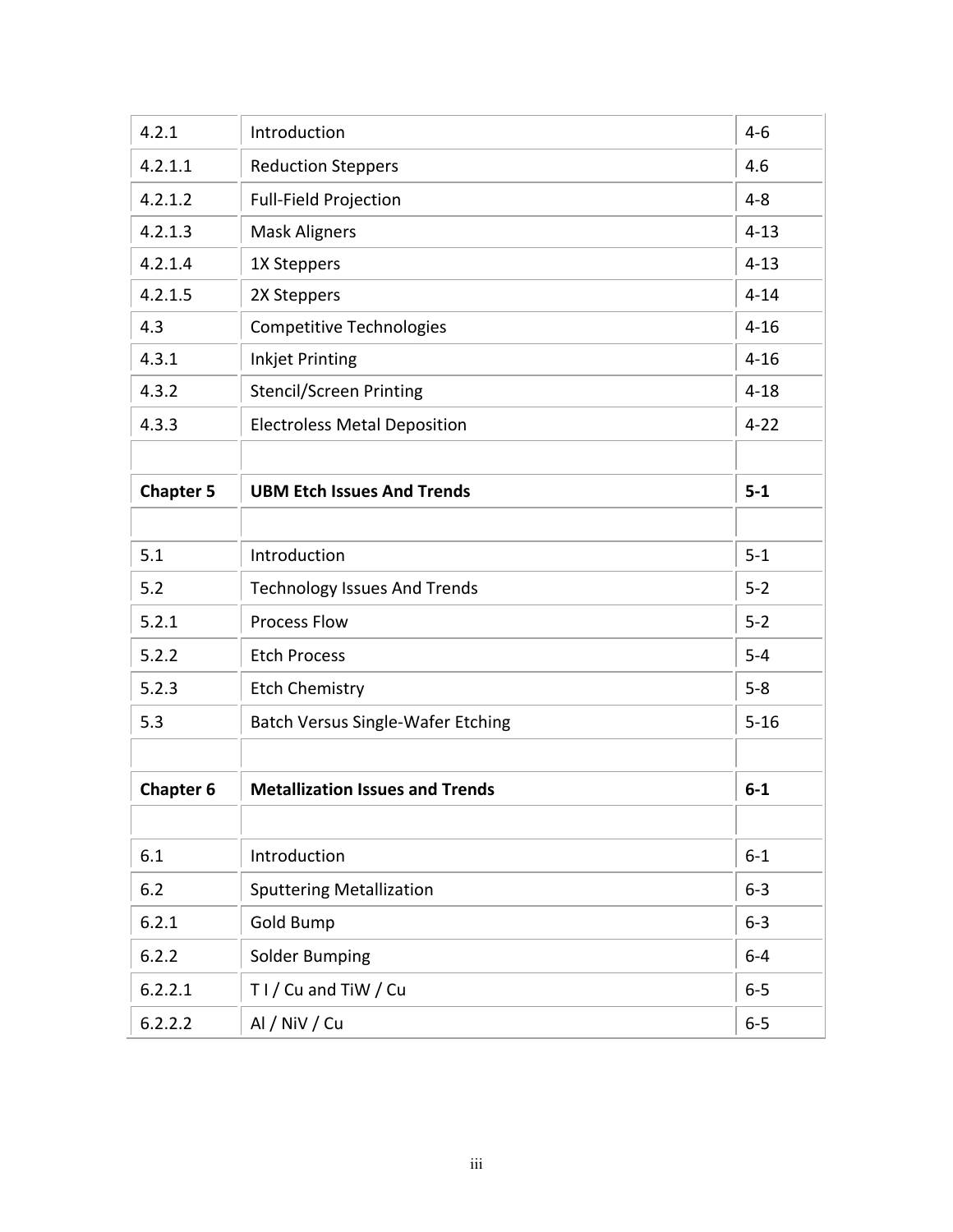| 6.2.2.3          | $Ti/Ni (V)$ and TiW / Ni (V)                         | $6-6$    |
|------------------|------------------------------------------------------|----------|
| 6.2.2.4          | Cr / Cr-Cu / Cu                                      | $6-6$    |
| 6.2.3            | <b>Copper Bumping</b>                                | $6 - 7$  |
| 6.3              | Electrodeposition                                    | $6 - 9$  |
|                  |                                                      |          |
| <b>Chapter 7</b> | <b>Market Analysis</b>                               | $7 - 1$  |
|                  |                                                      |          |
| 7.1              | Market Drivers For Flip Chip And WLP                 | $7 - 1$  |
| 7.2              | <b>Market Opportunities</b>                          | $7 - 2$  |
| 7.3              | Challenges                                           | $7-6$    |
| 7.4              | Flip Chip Market                                     | $7 - 7$  |
| 7.4.1            | <b>Market Dynamics</b>                               | $7 - 7$  |
| 7.4.2            | <b>Market Forecast</b>                               | $7 - 15$ |
| 7.5              | <b>Lithography Market</b>                            | $7 - 24$ |
| 7.5.1            | Aligners Vs. Steppers                                | $7 - 24$ |
| 7.5.2            | <b>Market Analysis</b>                               | $7 - 25$ |
| 7.6              | <b>Deposition Market</b>                             | $7 - 33$ |
|                  |                                                      |          |
|                  | <b>List of Tables</b>                                |          |
|                  |                                                      |          |
| 3.1              | <b>Common UBM Stacks For Solder And Gold Bumping</b> | $3 - 8$  |
| 3.2              | <b>Solder Bumping Guidelines</b>                     | $3 - 10$ |
| 3.3              | <b>Gold Bumping Guidelines</b>                       | $3 - 24$ |
| 3.4              | <b>Copper Bumping Guidelines</b>                     | $3 - 34$ |
| 3.5              | <b>Comparison Of Solder Bumping Processes</b>        | $3 - 43$ |
| 3.6              | <b>ITRS Pin Counts For Different Applications</b>    | $3-47$   |
| 3.7              | <b>Pillar-WLP CSP Guidelines</b>                     | $3 - 52$ |
| 3.8              | <b>Pad Redistribution Guidelines</b>                 | $3 - 59$ |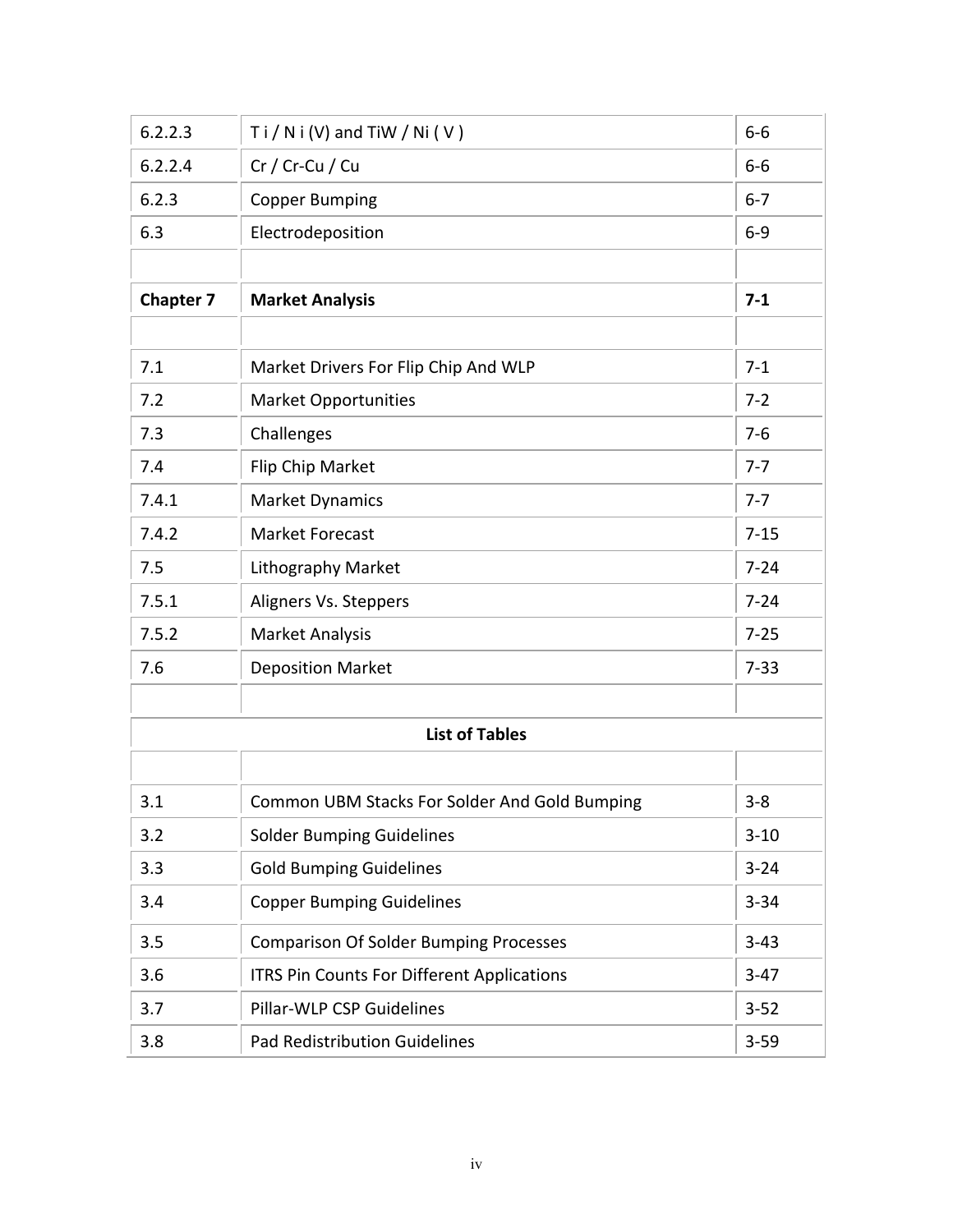| 4.1  | Key Challenges For WLP Lithography              | $4 - 12$ |
|------|-------------------------------------------------|----------|
| 4.2  | Lithography Tools By Vendor                     | $4 - 15$ |
| 5.1  | <b>UBM Film Etchants</b>                        | $5 - 10$ |
| 5.2  | <b>Advantages Of Spin Processing</b>            | $5 - 19$ |
| 6.1  | Common UBM Stacks For Gold And Solder Bumping   | $6 - 2$  |
| 7.1  | <b>WLP Demand by Device (Units)</b>             | $7 - 20$ |
| 7.2  | <b>WLP Demand by Device (Wafers)</b>            | $7 - 21$ |
| 7.3  | Worldwide Lithography Forecast                  | $7 - 24$ |
| 7.4  | Cost Of Ownership Of 1x Versus 2x Steppers      | $7 - 32$ |
| 7.5  | <b>Worldwide Forecast For Deposition Tools</b>  | $7 - 34$ |
|      |                                                 |          |
|      | <b>List of Figures</b>                          |          |
|      |                                                 |          |
| 3.1  | <b>C4 Chip Connections</b>                      | $3 - 3$  |
| 3.2  | Wafer Bump Technology Roadmap                   | $3 - 4$  |
| 3.3  | Comparison Of Copper Pillar, Flip Chip, And WLP | $3 - 5$  |
| 3.4  | <b>Solder Bumping Process</b>                   | $3-9$    |
| 3.5  | Three Process Flows For Solder Bumping          | $3-17$   |
| 3.6  | <b>Gold Bumping Process</b>                     | $3 - 23$ |
| 3.7  | Cost Per Gold Bumped Wafer                      | $3 - 29$ |
| 3.8  | Copper Stud Bump                                | $3 - 36$ |
| 3.9  | <b>Breakdown Of Stud Bumping Costs</b>          | $3 - 39$ |
| 3.10 | <b>C4NP Process Description</b>                 | $3 - 41$ |
| 3.11 | <b>Pillar-WLPCSP Process</b>                    | $3 - 51$ |
| 3.12 | <b>Pad Redistribution Process</b>               | $3 - 58$ |
| 4.1  | Laser-Projection Imaging                        | $4 - 10$ |
| 4.2  | Solder Jet Technology                           | $4 - 17$ |
| 4.3  | Principle Of Screen Printing                    | $4 - 20$ |